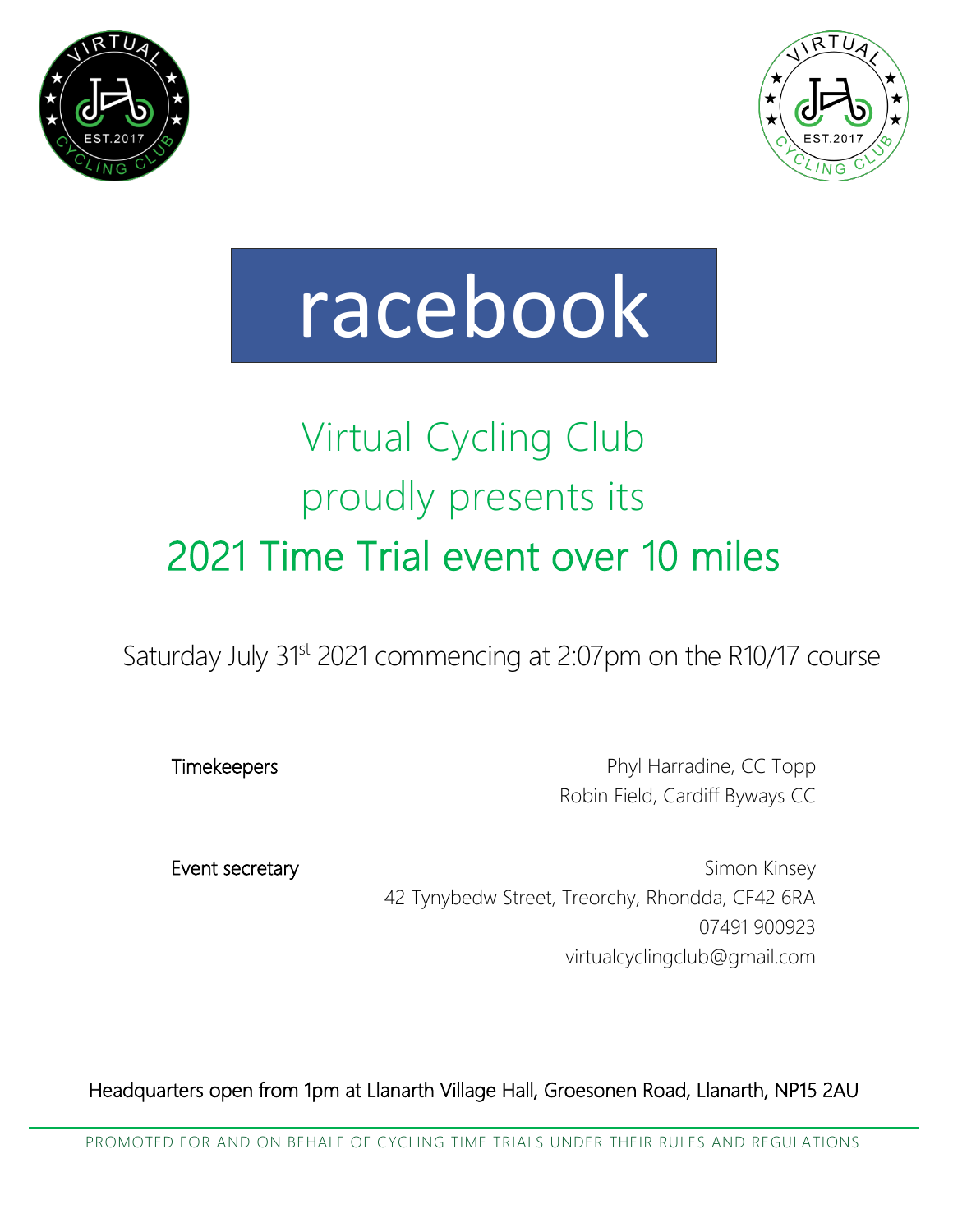#### virtualcyclingclub.com

#### GETTING TO THE START

It's a ride of 8.5 miles from the HQ to the start line, a generally flat route with just the occasional rise. It's handy for a pre-race warm up but please make sure you allow sufficient time for it – for example, it will take 30 minutes if you ride at 17 mph. If you don't fancy riding 8.5 miles before you start the event there are a couple of parking spots along the way, the most popular being a large layby adjacent to the Hardwick public house (4.0 miles from the start); please don't use the car park though, just the layby.



The Hardwick public house, 4.5 miles from the HQ, 4.0 miles to the start (layby OK, car park not OK)

#### THE R10/17 COURSE

- ➢ Ordnance survey references: sheet 161 start and finish 333100.
- ➢ Start at first drain cover in third lay-by east of Hardwick roundabout, Abergavenny, on A40, 25 yards east of kilo post 97 and 400 yards east of bridge over road.
- ➢ Proceed on A40 to Raglan roundabout [4.94 miles] and turn by circling roundabout and retrace on A40 to finish at road joint 136 at western end of lay-by opposite start.
- ➢ Riders to continue past finish without stopping -- no riders to congregate at finish
- ➢ District regulations:
	- o no cars connected with riders are to travel on the A40 during the event;
	- o competitors observed crossing the dual carriageway will be disqualified;
	- o no turbo training devices within 100 yards of dwellings;
	- o no warming up on the course after the event has started [2:07pm].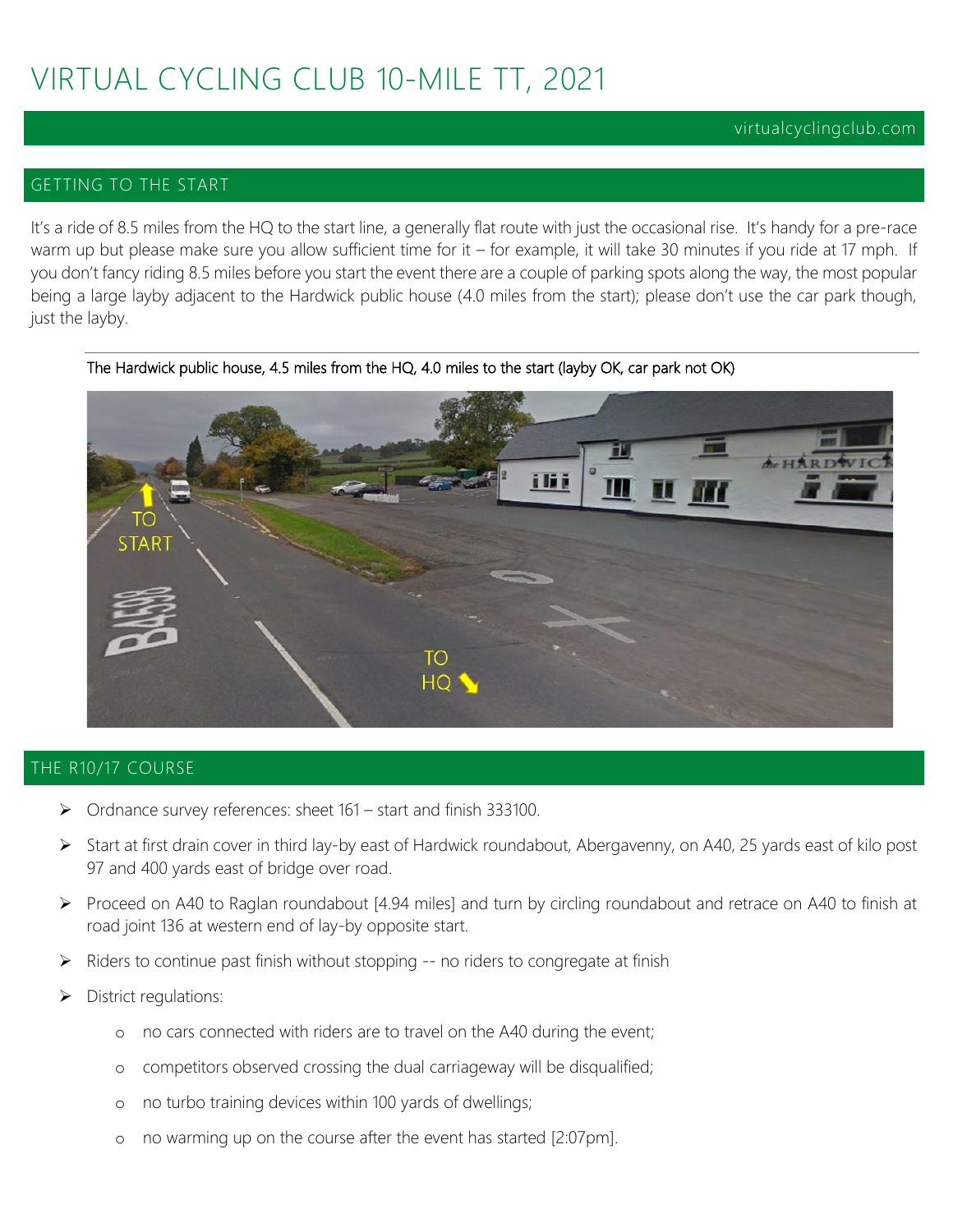We'll have marshals stationed at the turning point but please remember that they're there for guidance only and have no authority to control traffic. The R10/17 is a simple out-and-back course but several roads converge at the turning point, as shown here:

40  $A40$  $\frac{1}{\sqrt{2}}$ 40 **A40** 

#### Aerial view of the turning point at 4.94 miles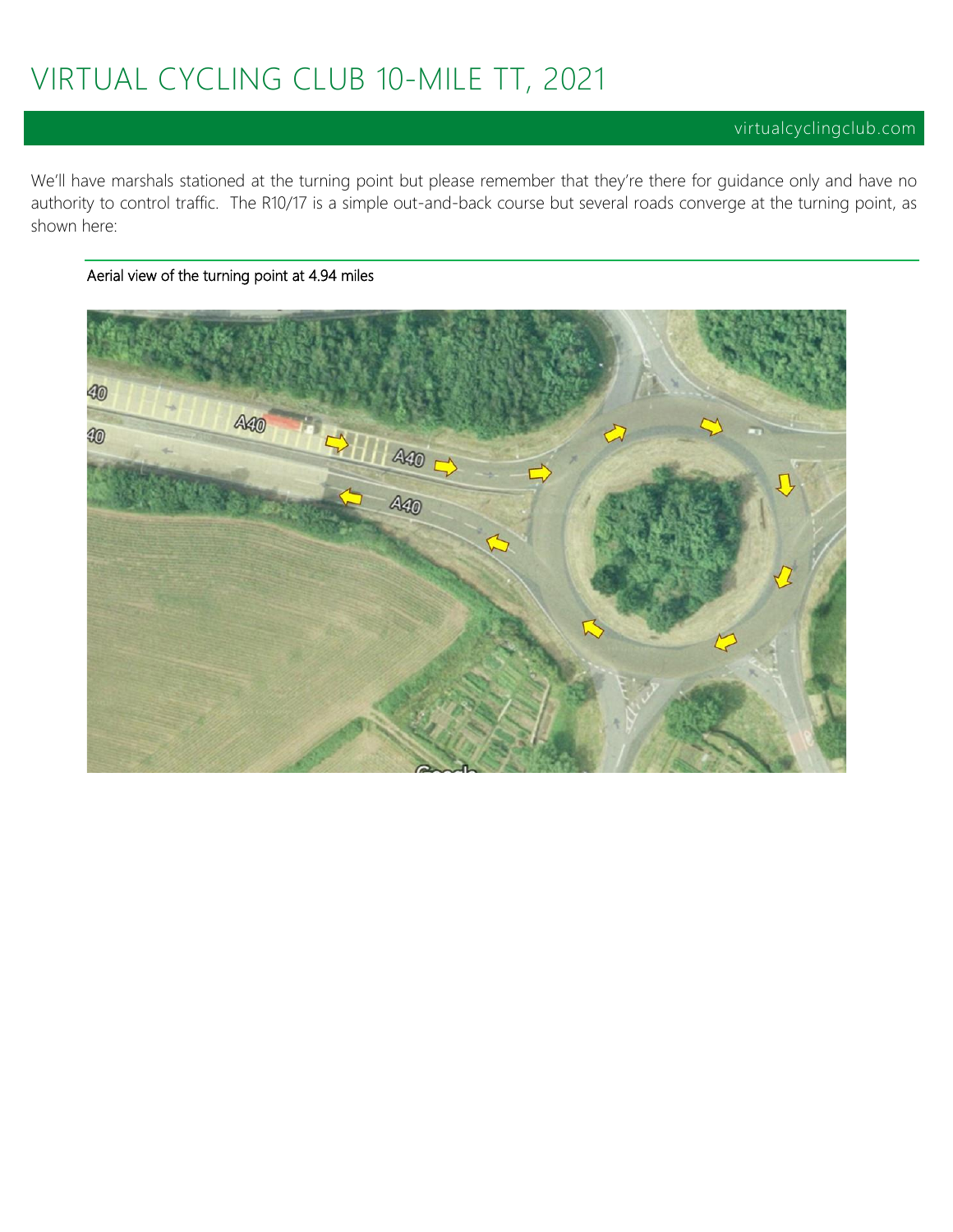#### AWARDS

We always like to do something different when it comes to the prizes and this year is no exception. So there are no categories based on age, gender or bike type -- just a flat out race between riders at similar levels of form. We've done this using the highly regarded [Spindata](https://www.spindata.co.uk/) system which, as you may have heard, has now been adopted by CTT as the official national ranking system. We've also used our own methods to fill some gaps where Spindata doesn't have sufficient data (yet).

Here's the bottom line: we've divided the field into four groups and will award prizes to the first two riders in each one (£20 and £10 respectively). We reckon this will give everyone a decent chance of competing for a prize.

| <b>GROUP A</b>  | <b>GROUP B</b>    | <b>GROUP C</b>  | <b>GROUP D</b>     |
|-----------------|-------------------|-----------------|--------------------|
| Matt BURDEN     | John BROWN        | Andrew CLARKE   | Rory JENKINS       |
| Anthony JONES   | Richard LLEWELLYN | Edric HOBBS     | Tom WOOLLARD       |
| Robert FRANCIS  | Mark WOOLFORD     | Mike BROADBENT  | Maria WEYMOUTH     |
| Owen BURGESS    | Harry TAIT        | Jon AIREY       | Alistair MORGAN    |
| Phil WILLOUGHBY | Kevin WEYMOUTH    | Tina REID       | Stephen LANDEG     |
| Gerry BOWDITCH  | Simon THEXTON     | Daniel KINSEY   | Geoff EDGERTON     |
| Graeme BOSWELL  | Louis HARRIS      | Clare GREENWOOD | Steven D'ARCY      |
| Paul DERRICK    | Louise BURNIE     | Jeffrey REES    | John SHEHAN        |
| Adrian FORD     | Roger WOOD        | Steve WAY       | Peter ROGERS       |
| Thomas DYE      | Adrian ROWLEY     | Phil GUY        | Chris HILL         |
| lan SAXELBY     | Marco MARLETTA    | Stuart EVANS    | Kevin GRANT        |
| Luke SMITH      | Rosey MUSHENS     | Hollie LABUNSKY | Chris PLOWMAN-HART |
| Matthew RUSSELL | Gary FRANCIS      | Susan SHOOK     | Matthew LOADER     |
| Richard REES    | Les THOMAS        |                 |                    |

For obvious reasons we can't distribute prizes on the day but will be in touch with the winners after the event to arrange a bank transfer.

In addition to the above, our friends at [Aerocoach](https://www.aero-coach.co.uk/) are offering a £15 voucher for the fastest rider in the road bike category.

And finally, in recognition of 2017 being our year of birth, we're again offering a free entry into a future event for any rider[s] who finish with a time of 20:17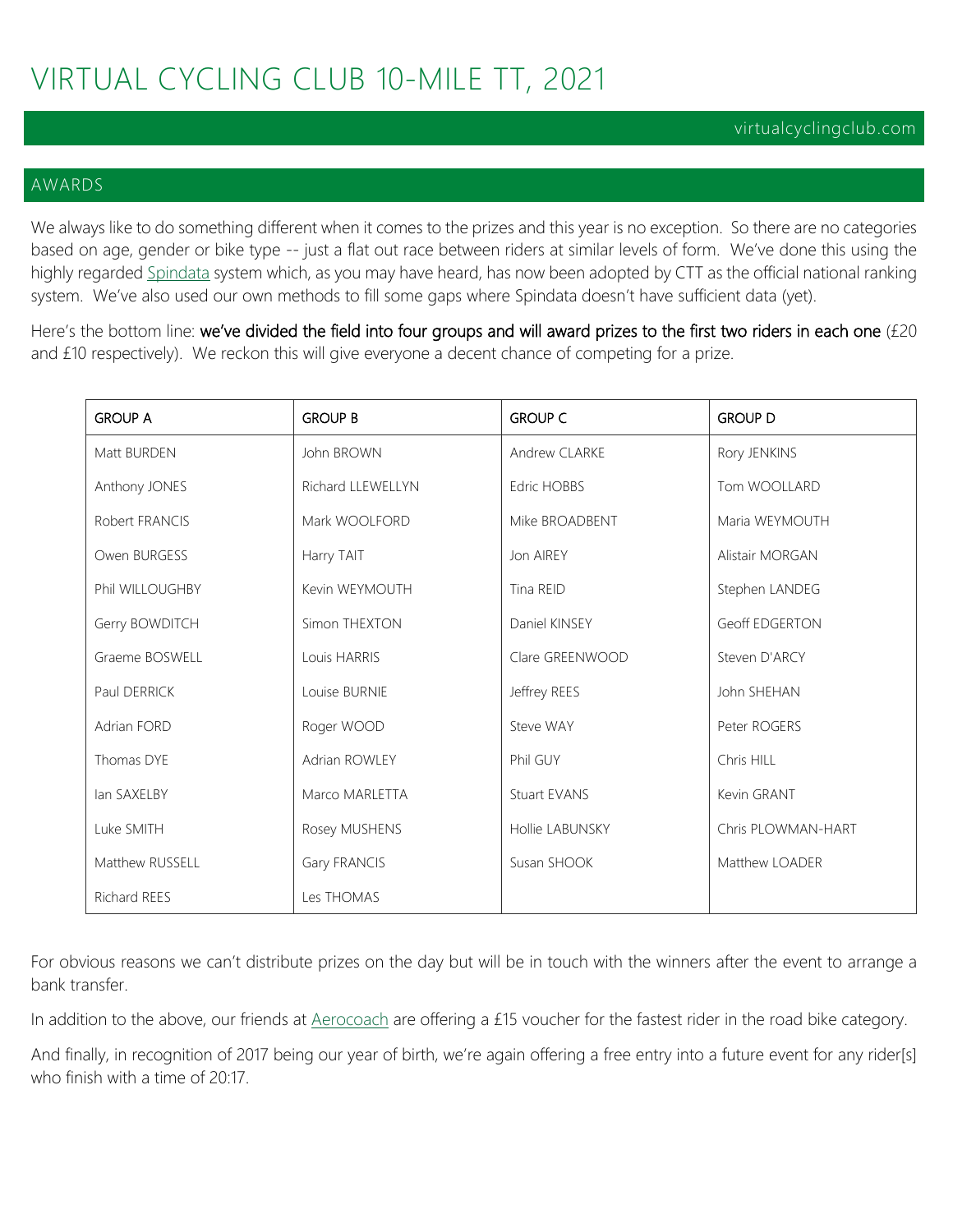#### virtualcyclingclub.com

#### DISTRICT RULES

All riders are asked to comply with the following.

- ➢ Please call your number to the finishing timekeeper otherwise your time may not be recorded.
- ➢ Please keep your head up, be aware of your surroundings and HAVE A SAFE RIDE.
- ➢ IN THE INTERESTS OF YOUR OWN SAFETY Cycling Time Trials and the Event Promoters strongly advise you to wear a HARD SHELL HELMET that meets an internationally accepted standard. In accordance with Regulation 15 ALL JUNIOR competitors must wear protective helmets.
- $\triangleright$  It is now a requirement (no longer just a recommendation) that riders have a working rear light, either flashing or constant, fitted to their machines in a position visible to following road users.
- ➢ This event may be subject to doping control. It's YOUR responsibility to check.
- ➢ Sign in AND sign out; technically you haven't finished the event until you've signed out.
- ➢ Please don't pass the start time keeper or warm up on the course.
- ➢ Don't use a turbo trainer within 100m of residential areas.
- ➢ Failure to follow these basic rules will result in a disqualification and referral to the South Wales DC for further disciplinary action.
- ➢ Please respect this information and accept these notices as a fair warning. We will have spotters patrolling the area to ensure compliance but we hope everyone will help us maintain the reputation of the sport we all enjoy.

#### ROAD BIKE CATEGORY

Here are the requirements for the road bike category.

- 1. No aerobars, clip-on aerobars or aero extensions
- 2. Hands must be holding the handlebars at all times whilst racing (i.e., not with forearms resting on the handlebar)
- 3. Wheels must have a minimum of 12 spokes each and have a maximum rim depth of 90mm
- 4. Helmets must have no visor
- 5. Ears must not be covered by the helmet (Giro Aerohead helmets are not permitted)

Riders in the road bike category who breach these requirements will still be permitted to ride but won't be eligible for the [Aerocoach](https://www.aero-coach.co.uk/events) award.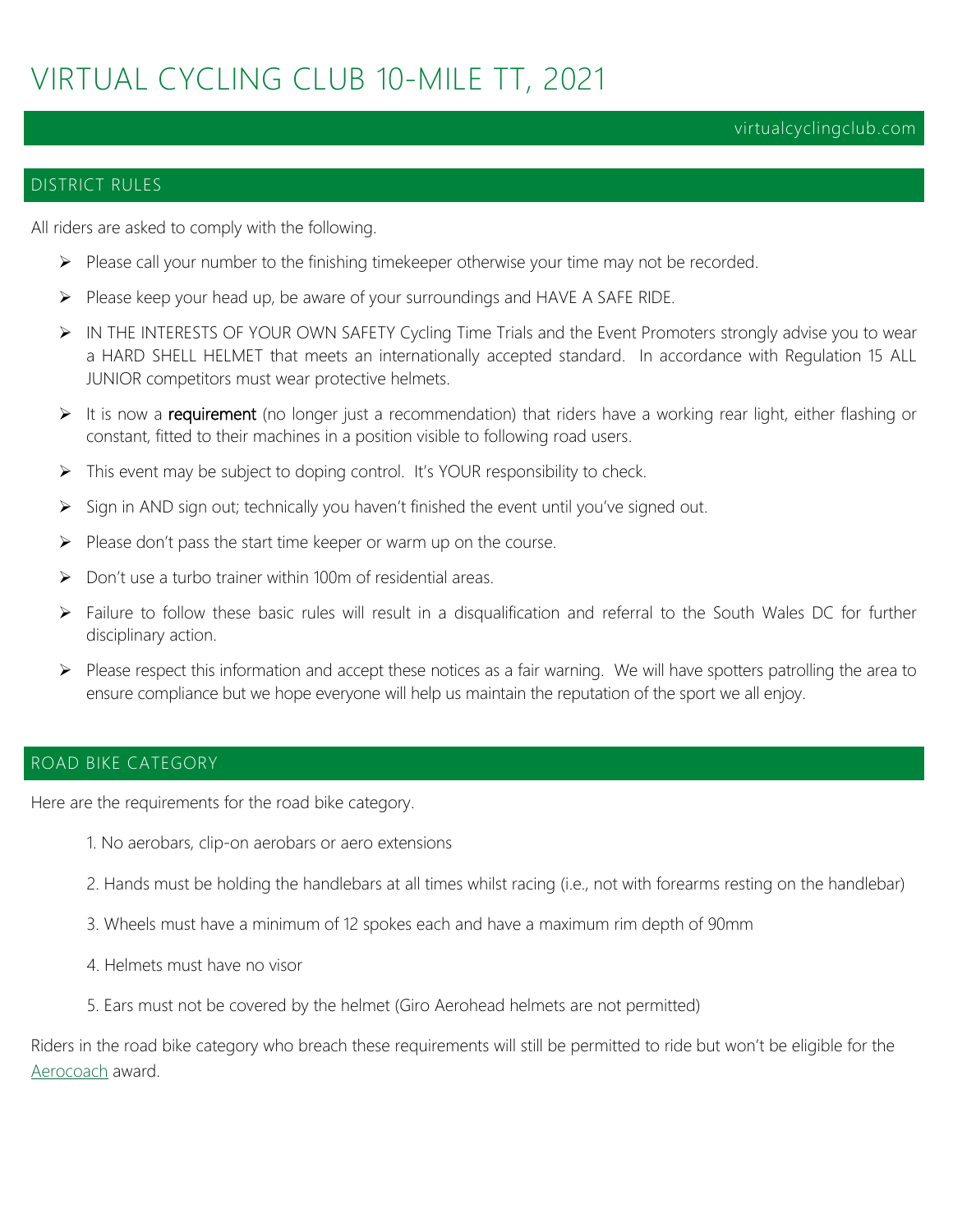#### virtualcyclingclub.com

#### COVID-19 PROTOCOLS

- ➢ Please only attend the event if you are in good health. If you, or members of your family, are experiencing any symptoms associated with COVID-19 you must not attend.
- ➢ An elevated resting heart rate or heart rate that reacts quickly during the warm up may suggest an underlying asymptomatic illness (not necessarily COVID-19). If you experience this, you should not start (DNS) and should leave immediately.
- $\triangleright$  There's ample parking at the HQ but this does mean a longer trip to the start line. If you choose to park closer to the start, please park legally, respectfully and in such a way that social distancing can be observed.
- ➢ The sign-on sheet will be displayed on the table with the numbers laid out and a one-way system in place with 2m gaps marked. The sign-in station will be outside if the weather permits.
- ➢ Numbers are to be returned when signing out. Please place them in the box at the sign-out area.
- $\triangleright$  Sanitising gel will be available at the sign-in area.
- $\triangleright$  Please bring your own pen to sign in/out
- $\triangleright$  Please follow any additional conditions that may be posted at the sign-in station.
- ➢ Face coverings should be used when signing in/out and if you enter the hall to use the toilets.
- ➢ Social distancing must be observed at all times, setting up the bike, signing on etc.
- ➢ Please don't congregate outside the HQ before it opens.
- ➢ Roller or turbo trainers for warming up should only be used where they are not close to private properties and where social distancing from other people can be maintained. We would prefer warming up on the road.
- ➢ At the start maintain a 2m gap between yourself and the other riders waiting to start.
- $\triangleright$  Do not approach the timekeepers at the start or finish.
- $\triangleright$  You will need to start with one foot on the ground or on the rubber "step" at the start line.
- ➢ Riders must not leave person items with the timekeepers or on the sign-in table.
- ➢ Once you have finished you should sign out, return your number, pack your bike away, then go home.
- ➢ The result will be posted on the CTT website, if there are any queries contact me and I will investigate and amend results accordingly, should that be necessary.
- ➢ Riders are requested not to loiter/congregate in car parking areas or sign-on area etc.
- ➢ Spectators are urged not to attend.
- ➢ The toilets are available on a one-in-one-out basis; they must not be used as a changing facility.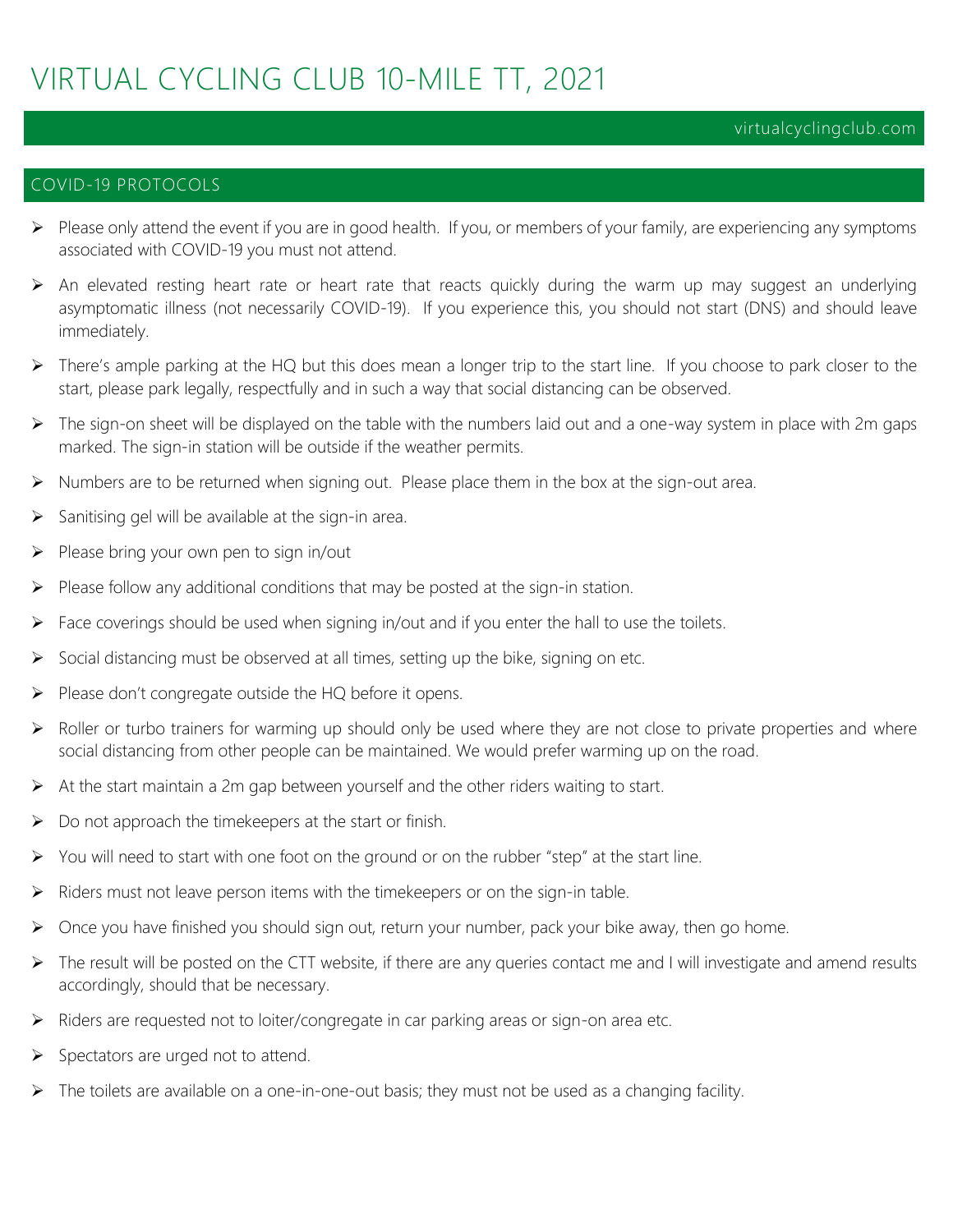#### virtualcyclingclub.com

#### STARTING ORDER

| Number | Start | Name                  | Club                                             | Demographic        | Categories         |
|--------|-------|-----------------------|--------------------------------------------------|--------------------|--------------------|
| 7      | 14:07 | Matthew LOADER        | Wincanton Wheelers                               | Male Senior, 38    | Road bike; Group D |
| 8      | 14:08 | Chris PLOWMAN-HART    | Wincanton Wheelers                               | Male Veteran, 42   | Road bike; Group D |
| 9      | 14:09 | Peter ROGERS          | Team Tor 2000   KALAS                            | Male Veteran, 71   | Road bike; Group D |
| 10     | 14:10 | Steven D'ARCY         | Wincanton Wheelers                               | Male Veteran, 47   | Road bike; Group D |
| 11     | 14:11 | Gary FRANCIS          | Gillingham and District Wheelers / Wheels Cycles | Male Veteran, 47   | Road bike; Group B |
| 12     | 14:12 | Louis HARRIS          | Bath Cycling Club                                | Male Espoir, 21    | Road bike; Group B |
| 13     | 14:13 | Matt BURDEN           | 73 Degrees Bicycles, WestSide Coaching rt        | Male Veteran, 44   | Road bike; Group A |
| 14     | 14:14 | Jeffrey REES          | Virtual Cycling Club                             | Male Veteran, 58   | Group C            |
| 15     | 14:15 | Phil GUY              | North Shropshire Wheelers                        | Male Veteran, 73   | Group C            |
| 16     | 14:16 | Chris HILL            | Wincanton Wheelers                               | Male Veteran, 46   | Group D            |
| 17     | 14:17 | <b>Geoff EDGERTON</b> | North Shropshire Wheelers                        | Male Veteran, 73   | Group D            |
| 18     | 14:18 | Kevin GRANT           | Frome and District Wheelers                      | Male Veteran, 64   | Group D            |
| 19     | 14:19 | Alistair MORGAN       | Pontypool Road Cycling Club                      | Male Veteran, 58   | Group D            |
| 20     | 14:20 | Rory JENKINS          | Virtual Cycling Club                             | Male Senior, 31    | Group D            |
| 21     | 14:21 | Hollie LABUNSKY       | Port Talbot Whs CC                               | Female Senior, 35  | Group C            |
| 22     | 14:22 | <b>Edric HOBBS</b>    | VTTA West Group                                  | Male Veteran, 57   | Group C            |
| 23     | 14:23 | Steve WAY             | Wincanton Wheelers                               | Male Veteran, 63   | Group C            |
| 24     | 14:24 | Tom WOOLLARD          | Northover VT / Rudy Project / SCS                | Male Veteran, 75   | Group D            |
| 25     | 14:25 | Daniel KINSEY         | Virtual Cycling Club                             | Male Senior, 24    | Group C            |
| 26     | 14:26 | Jon AIREY             | Ross on Wye & Dist CC                            | Male Veteran, 68   | Group C            |
| 27     | 14:27 | Stephen LANDEG        | Ogmore Valley Wheelers                           | Male Veteran, 67   | Group D            |
| 28     | 14:28 | John SHEHAN           | Port Talbot Whs CC                               | Male Veteran, 75   | Group D            |
| 29     | 14:29 | Louise BURNIE         | Swansea Wheelers/CS Abertawe                     | Female Senior, 38  | Group B            |
| 30     | 14:30 | Clare GREENWOOD       | Bush Healthcare CRT                              | Female Veteran, 62 | Group C            |
| 31     | 14:31 | Mike BROADBENT        | Port Talbot Whs CC                               | Male Veteran, 60   | Group C            |
| 32     | 14:32 | Susan SHOOK           | Bush Healthcare CRT                              | Female Veteran, 63 | Group C            |
| 33     | 14:33 | Maria WEYMOUTH        | Mid Devon CC                                     | Female Veteran, 47 | Group D            |
| 34     | 14:34 | Rosey MUSHENS         | 73 Degrees Bicycles, WestSide Coaching rt        | Female Veteran, 56 | Group B            |
| 35     | 14:35 | Kevin WEYMOUTH        | Mid Devon CC                                     | Male Veteran, 51   | Group B            |
| 36     | 14:36 | Simon THEXTON         | Performance Cycles CC                            | Male Veteran, 46   | Group B            |